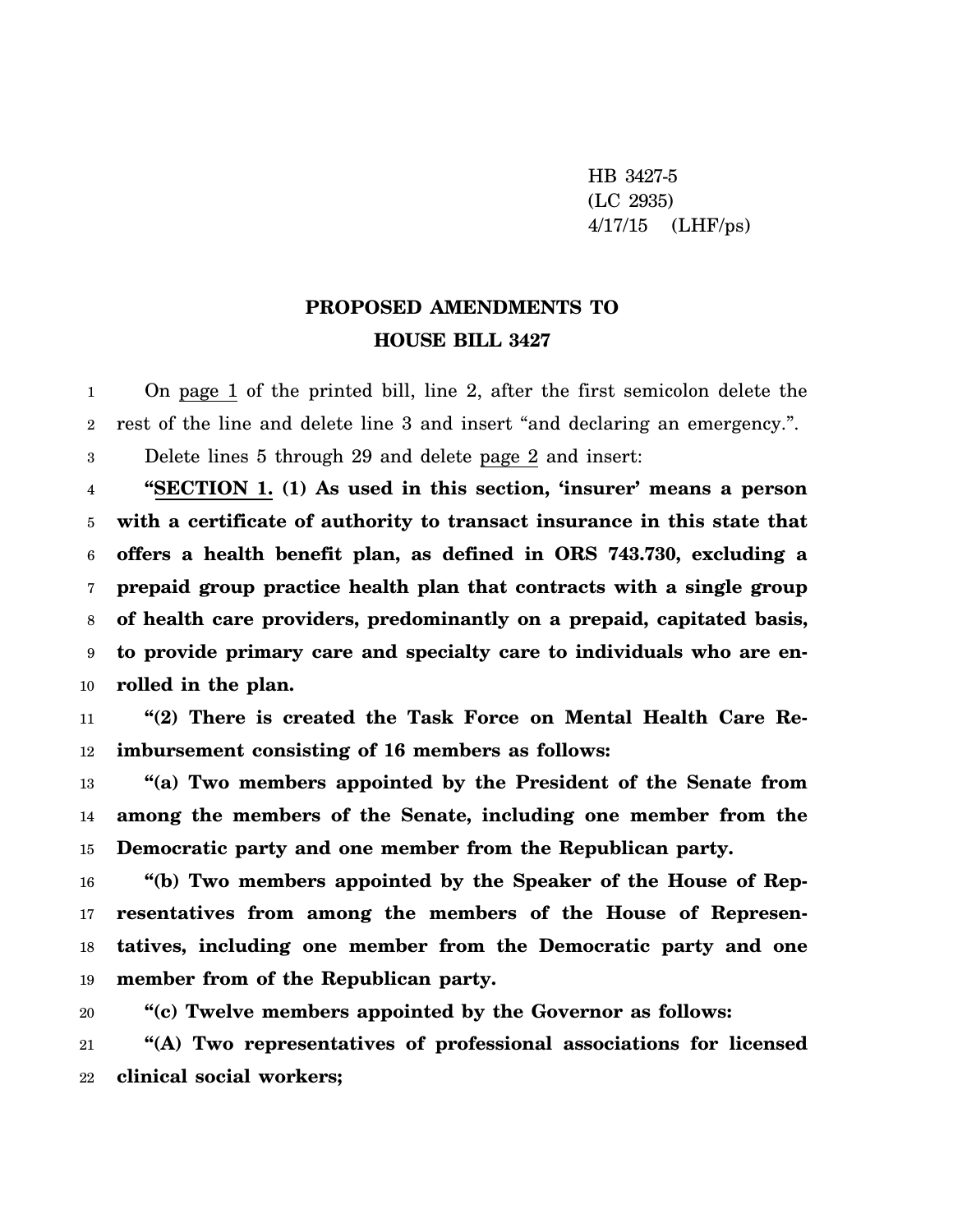1 **"(B) Two representatives of insurers;**

2 **"(C) A representative of a coordinated care organization;**

3 4 **"(D) Two representatives of professional associations for professional counselors and licensed marriage and family therapists;**

5 6 **"(E) Two representatives of professional associations for psychologists;**

7 **"(F) A representative of hospitals;**

8 9 **"(G) A representative of a professional association for psychiatrists; and**

10 **"(H) A representative of a professional association for physicians.**

11 12 13 14 15 16 17 18 19 **"(3) The task force shall study and make recommendations for a payment structure for the reimbursement by insurers of licensed clinical social workers, licensed professional counselors and licensed marriage and family therapists, family physicians, psychiatrists and psychologists. The payment structure must promote the maintenance and expansion of the mental health care workforce in this state, ensure that all mental health practitioners are compensated fairly and that Oregonians have access to mental health practitioners in the context of state and federal requirements for mental health parity.**

20 21 **"(4) A majority of the voting members of the task force constitutes a quorum for the transaction of business.**

22 23 **"(5) Official action by the task force requires the approval of a majority of the voting members of the task force.**

24 25 26 27 **"(6) The Governor shall select one member of the task force to serve as chairperson and another to serve as vice chairperson, for the terms and with the duties and powers necessary for the performance of the functions of such offices as the Governor determines.**

28 29 **"(7) If there is a vacancy for any cause, the appointing authority shall make an appointment to become immediately effective.**

30 **"(8) Members of the Legislative Assembly appointed to the task**